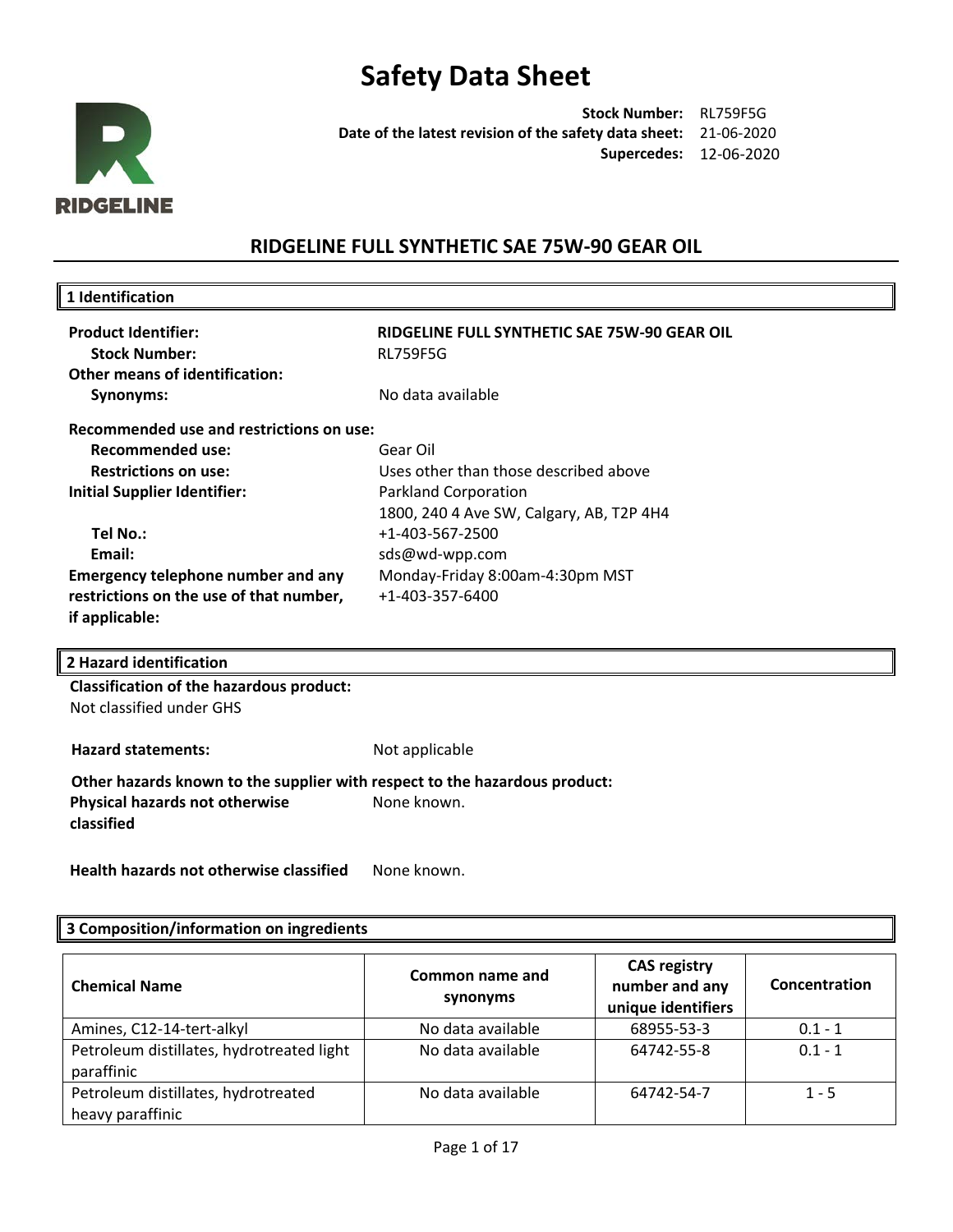

╨

**Stock Number:** RL759F5G **Date of the latest revision of the safety data sheet:** 21-06-2020 **Supercedes:** 12-06-2020

### **RIDGELINE FULL SYNTHETIC SAE 75W-90 GEAR OIL 5GAL**

| Lubricating oils (petroleum), C15-30,<br>hydrotreated neutral oil-based | No data available | 72623-86-0 | $5 - 10$ |
|-------------------------------------------------------------------------|-------------------|------------|----------|
| Lubricating oils (petroleum), C20-50,<br>hydrotreated neutral oil-based | No data available | 72623-87-1 | 45 - 70  |

| <b>4 First-aid measures</b>                                                                    |                                                                                                                                                            |
|------------------------------------------------------------------------------------------------|------------------------------------------------------------------------------------------------------------------------------------------------------------|
| Inhalation:                                                                                    | Remove to fresh air. If breathing is difficult, have a trained individual<br>administer oxygen.                                                            |
| Eye contact:                                                                                   | None expected to be needed, however, use an eye wash to remove a<br>chemical from your eye regardless of the level of hazard.                              |
| <b>Skin Contact:</b>                                                                           | Wash with soap and water. Get medical attention if irritation develops or<br>persists.                                                                     |
| Ingestion:                                                                                     | No hazard in normal industrial use. Do not induce vomiting. Seek medical<br>attention if symptoms develop. Provide medical care provider with this<br>SDS. |
| The most important symptoms and<br>effects, whether acute or delayed:                          | None known.                                                                                                                                                |
| An indication of immediate medical<br>attention and special treatment<br>needed, if necessary: | No additional first aid information available.                                                                                                             |

| 5 Fire-fighting measures                                                                                   |                                                                                                                                                                                                                                                                                                                                     |
|------------------------------------------------------------------------------------------------------------|-------------------------------------------------------------------------------------------------------------------------------------------------------------------------------------------------------------------------------------------------------------------------------------------------------------------------------------|
| Suitable extinguishing media:<br>Unsuitable extinguishing media:                                           | Use alcohol resistant foam, carbon dioxide, or dry chemical when fighting<br>fires. Water or foam may cause frothing if liquid is burning but it still may<br>be a useful extinguishing agent if carefully applied to the surface of the<br>fire. Do not direct a stream of water into the hot burning liquid.<br>No data available |
| Specific hazards arising from the<br>hazardous product, such as the nature<br>of any hazardous combustion: | Material may be ignited only if preheated to temperatures above the<br>high flash point, for example in a fire.                                                                                                                                                                                                                     |
| <b>Hazardous Combustion Products:</b><br>Special protective equipment and<br>precautions for firefighters: | Nitrogen containing gases, Carbon dioxide<br>Do not enter fire area without proper protection including self-contained<br>breathing apparatus and full protective equipment. Use methods for the<br>surrounding fire.                                                                                                               |
|                                                                                                            |                                                                                                                                                                                                                                                                                                                                     |

| 6 Accidental release measures    |                                                                          |
|----------------------------------|--------------------------------------------------------------------------|
| Personal precautions, protective | No health affects expected from the clean up of this material if contact |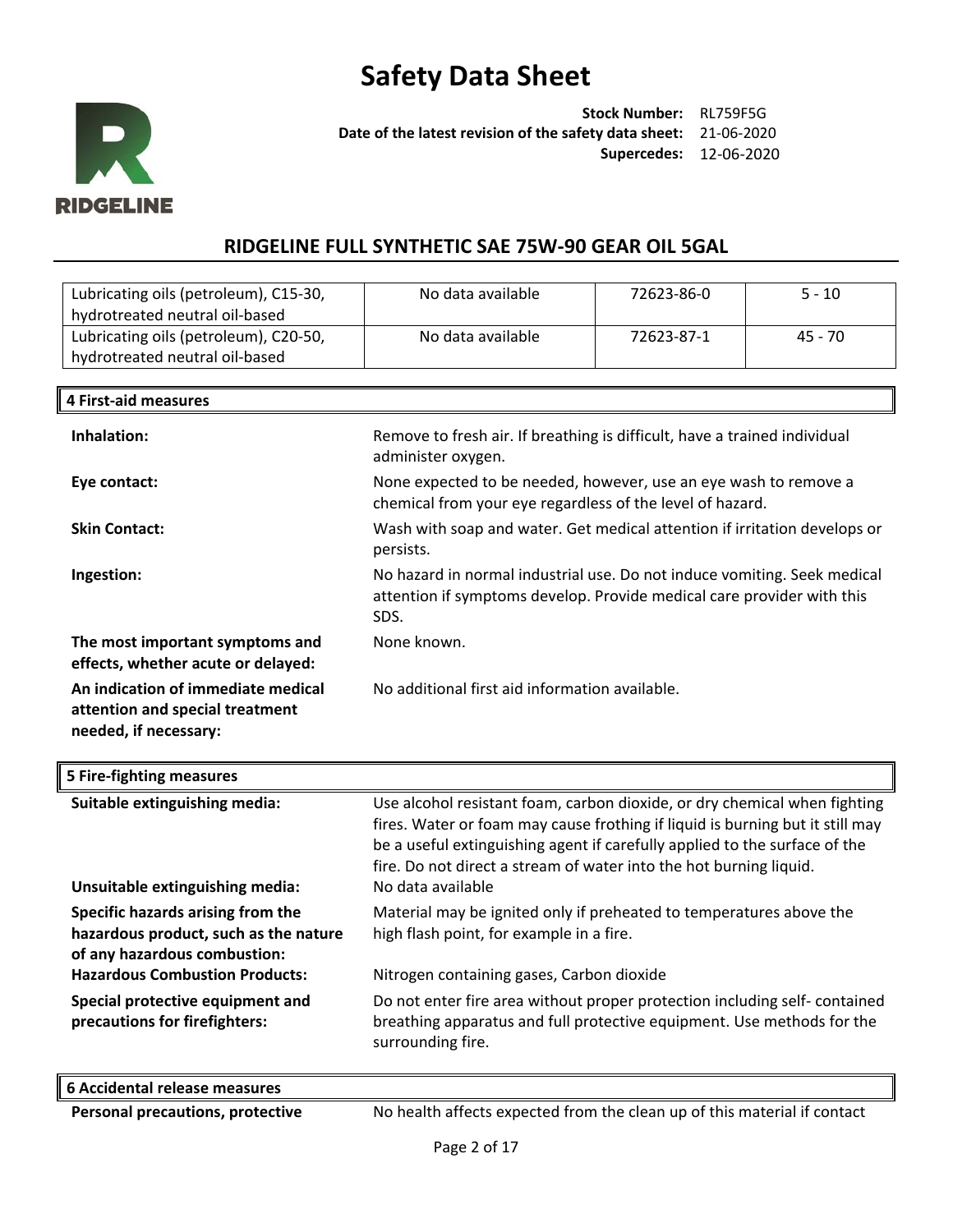

**Stock Number:** RL759F5G **Date of the latest revision of the safety data sheet:** 21-06-2020 **Supercedes:** 12-06-2020

### **RIDGELINE FULL SYNTHETIC SAE 75W-90 GEAR OIL 5GAL**

| equipment and emergency procedures:<br><b>Methods and materials for containment</b><br>and cleaning up: | can be avoided. Follow personal protective equipment recommendations<br>found in Section 8 of this SDS.<br>No special spill clean up considerations. Collect and discard in regular<br>trash. |
|---------------------------------------------------------------------------------------------------------|-----------------------------------------------------------------------------------------------------------------------------------------------------------------------------------------------|
| 7 Handling and storage                                                                                  |                                                                                                                                                                                               |
| <b>Precautions for safe handling:</b>                                                                   | Mildly irritating material. Avoid unnecessary exposure.                                                                                                                                       |

**Materials to Avoid/Chemical Incompatibility:** 

**Conditions for safe storage:** Store in a cool dry place. Isolate from incompatible materials. Acids, Oxidizing materials

### **8 Exposure controls/personal protection**

**Control parameters, including occupational exposure limit values or biological limit values and the source of those values:**

**Canada – Alberta – Occupational Exposure Limits:**

| <b>Chemical Name</b>               | Occupational<br><b>Exposure Limits -</b><br><b>TWAs</b> | Occupational<br><b>Exposure Limits -</b><br><b>STELS</b> | Occupational<br><b>Exposure Limits -</b><br><b>Ceiling</b> |
|------------------------------------|---------------------------------------------------------|----------------------------------------------------------|------------------------------------------------------------|
| Lubricating oils (petroleum), C20- | 5 mg/m3 TWA                                             | 10 mg/m3 STEL                                            | No data available                                          |
| 50, hydrotreated neutral oil-      |                                                         |                                                          |                                                            |
| based                              |                                                         |                                                          |                                                            |
| Lubricating oils (petroleum), C15- | 5 mg/m3 TWA                                             | 10 mg/m3 STEL                                            | No data available                                          |
| 30, hydrotreated neutral oil-      |                                                         |                                                          |                                                            |
| based                              |                                                         |                                                          |                                                            |
| Petroleum distillates,             | 5 mg/m3 TWA                                             | 10 mg/m3 STEL                                            | No data available                                          |
| hydrotreated heavy paraffinic      |                                                         |                                                          |                                                            |

#### **Canada – British Columbia– Occupational Exposure Limits:**

| <b>Chemical Name</b>               | Occupational<br><b>Exposure Limits -</b> | Occupational<br><b>Exposure Limits -</b> | Occupational<br><b>Exposure Limits -</b> |
|------------------------------------|------------------------------------------|------------------------------------------|------------------------------------------|
|                                    | <b>TWAs</b>                              | <b>STELS</b>                             | <b>Ceiling</b>                           |
| Lubricating oils (petroleum), C20- | No data available                        | No data available                        | No data available                        |
| 50, hydrotreated neutral oil-      |                                          |                                          |                                          |
| based                              |                                          |                                          |                                          |
| Lubricating oils (petroleum), C15- | No data available                        | No data available                        | No data available                        |
| 30, hydrotreated neutral oil-      |                                          |                                          |                                          |
| based                              |                                          |                                          |                                          |
| Petroleum distillates,             | $0.2 \text{ mg/m}$ 3 TWA                 | No data available                        | No data available                        |
| hydrotreated heavy paraffinic      | (mildly refined); 1                      |                                          |                                          |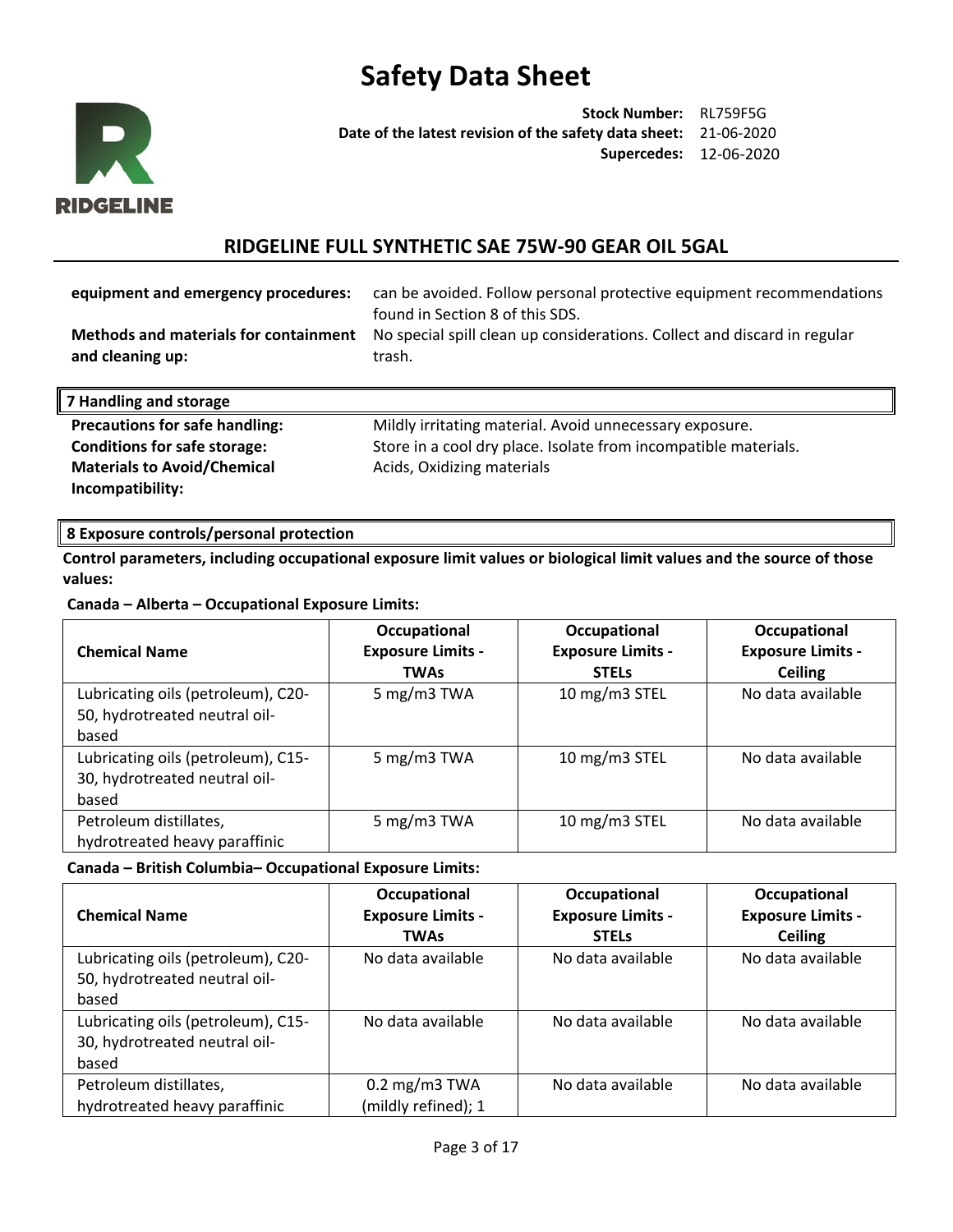

**Stock Number:** RL759F5G **Date of the latest revision of the safety data sheet:** 21-06-2020 **Supercedes:** 12-06-2020

### **RIDGELINE FULL SYNTHETIC SAE 75W-90 GEAR OIL 5GAL**

| ™∆<br>$\mathsf{m}\mathfrak{\sigma}$<br>'severely<br>ופיי<br>.<br>$\sim$ $-$ |  |  |
|-----------------------------------------------------------------------------|--|--|
|-----------------------------------------------------------------------------|--|--|

#### **Canada – Manitoba – Occupational Exposure Limits:**

| <b>Chemical Name</b>               | Occupational<br><b>Exposure Limits -</b><br><b>TWAs</b> | Occupational<br><b>Exposure Limits -</b><br><b>STELS</b> | Occupational<br><b>Exposure Limits -</b><br><b>Ceiling</b> |
|------------------------------------|---------------------------------------------------------|----------------------------------------------------------|------------------------------------------------------------|
| Lubricating oils (petroleum), C20- | 5 mg/m3 TWA                                             | No data available                                        | No data available                                          |
| 50, hydrotreated neutral oil-      |                                                         |                                                          |                                                            |
| based                              |                                                         |                                                          |                                                            |
| Lubricating oils (petroleum), C15- | 5 mg/m3 TWA                                             | No data available                                        | No data available                                          |
| 30, hydrotreated neutral oil-      |                                                         |                                                          |                                                            |
| based                              |                                                         |                                                          |                                                            |
| Petroleum distillates,             | 5 mg/m3 TWA                                             | No data available                                        | No data available                                          |
| hydrotreated heavy paraffinic      |                                                         |                                                          |                                                            |

### **Canada – New Brunswick – Occupational Exposure Limits:**

| <b>Chemical Name</b>                                                         | Occupational<br><b>Exposure Limits -</b><br><b>TWAs</b> | Occupational<br><b>Exposure Limits -</b><br><b>STELS</b> | Occupational<br><b>Exposure Limits -</b><br><b>Ceiling</b> |
|------------------------------------------------------------------------------|---------------------------------------------------------|----------------------------------------------------------|------------------------------------------------------------|
| Lubricating oils (petroleum), C20-<br>50, hydrotreated neutral oil-<br>based | 5 mg/m3 TWA                                             | 10 mg/m3 STEL                                            | No data available                                          |
| Lubricating oils (petroleum), C15-<br>30, hydrotreated neutral oil-<br>based | 5 mg/m3 TWA                                             | 10 mg/m3 STEL                                            | No data available                                          |
| Petroleum distillates,<br>hydrotreated heavy paraffinic                      | 5 mg/m3 TWA                                             | 10 mg/m3 STEL                                            | No data available                                          |

**Canada – Newfoundland & Labrador – Occupational Exposure Limits:** 

| <b>Chemical Name</b>                                                         | Occupational<br><b>Exposure Limits -</b><br><b>TWAs</b> | Occupational<br><b>Exposure Limits -</b><br><b>STELS</b> | Occupational<br><b>Exposure Limits -</b><br><b>Ceiling</b> |
|------------------------------------------------------------------------------|---------------------------------------------------------|----------------------------------------------------------|------------------------------------------------------------|
| Lubricating oils (petroleum), C20-<br>50, hydrotreated neutral oil-          | 5 mg/m3 TWA                                             | No data available                                        | No data available                                          |
| based                                                                        |                                                         |                                                          |                                                            |
| Lubricating oils (petroleum), C15-<br>30, hydrotreated neutral oil-<br>based | 5 mg/m3 TWA                                             | No data available                                        | No data available                                          |
| Petroleum distillates,<br>hydrotreated heavy paraffinic                      | 5 mg/m3 TWA                                             | No data available                                        | No data available                                          |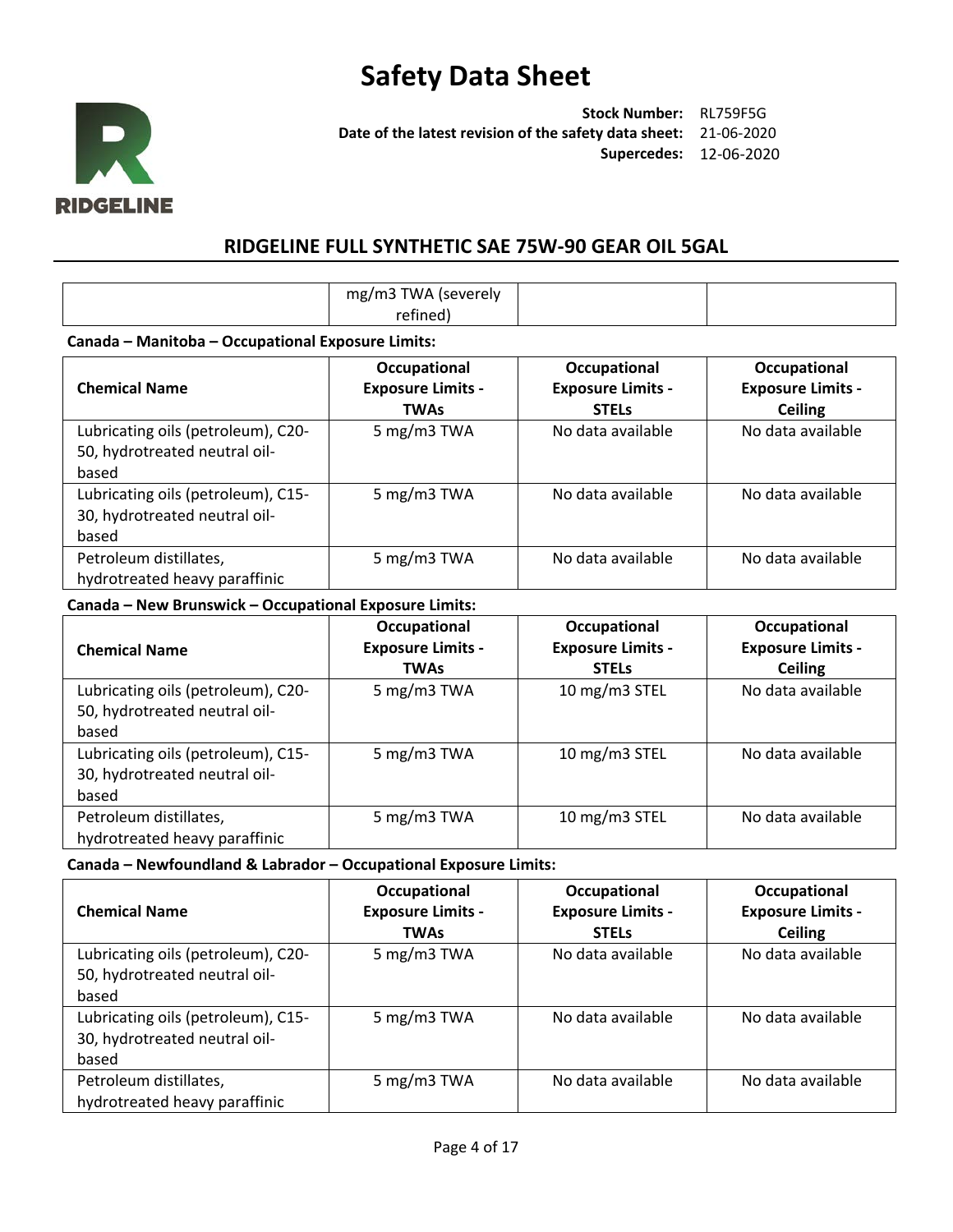

**Stock Number:** RL759F5G **Date of the latest revision of the safety data sheet:** 21-06-2020 **Supercedes:** 12-06-2020

### **RIDGELINE FULL SYNTHETIC SAE 75W-90 GEAR OIL 5GAL**

#### **Canada – Northwest Territories – Occupational Exposure Limits:**

| <b>Chemical Name</b>                                                         | Occupational<br><b>Exposure Limits -</b><br><b>TWAs</b> | Occupational<br><b>Exposure Limits -</b><br><b>STELS</b> | Occupational<br><b>Exposure Limits -</b><br><b>Ceiling</b> |
|------------------------------------------------------------------------------|---------------------------------------------------------|----------------------------------------------------------|------------------------------------------------------------|
| Lubricating oils (petroleum), C20-<br>50, hydrotreated neutral oil-<br>based | 5 mg/m3 TWA                                             | 10 mg/m3 STEL                                            | No data available                                          |
| Lubricating oils (petroleum), C15-<br>30, hydrotreated neutral oil-<br>based | 5 mg/m3 TWA                                             | 10 mg/m3 STEL                                            | No data available                                          |
| Petroleum distillates,<br>hydrotreated heavy paraffinic                      | 5 mg/m3 TWA                                             | 10 mg/m3 STEL                                            | No data available                                          |

### **Canada – Nova Scotia – Occupational Exposure Limits:**

| <b>Chemical Name</b>               | Occupational<br><b>Exposure Limits -</b><br><b>TWAs</b> | Occupational<br><b>Exposure Limits -</b><br><b>STELS</b> | Occupational<br><b>Exposure Limits -</b><br><b>Ceiling</b> |
|------------------------------------|---------------------------------------------------------|----------------------------------------------------------|------------------------------------------------------------|
| Lubricating oils (petroleum), C20- | 5 mg/m3 TWA                                             | No data available                                        | No data available                                          |
| 50, hydrotreated neutral oil-      |                                                         |                                                          |                                                            |
| based                              |                                                         |                                                          |                                                            |
| Lubricating oils (petroleum), C15- | 5 mg/m3 TWA                                             | No data available                                        | No data available                                          |
| 30, hydrotreated neutral oil-      |                                                         |                                                          |                                                            |
| based                              |                                                         |                                                          |                                                            |
| Petroleum distillates,             | 5 mg/m3 TWA                                             | No data available                                        | No data available                                          |
| hydrotreated heavy paraffinic      |                                                         |                                                          |                                                            |

#### **Canada – Nunavut – Occupational Exposure Limits:**

| <b>Chemical Name</b>                                                         | Occupational<br><b>Exposure Limits -</b><br><b>TWAs</b> | Occupational<br><b>Exposure Limits -</b><br><b>STELS</b> | Occupational<br><b>Exposure Limits -</b><br><b>Ceiling</b> |
|------------------------------------------------------------------------------|---------------------------------------------------------|----------------------------------------------------------|------------------------------------------------------------|
| Lubricating oils (petroleum), C20-<br>50, hydrotreated neutral oil-<br>based | 5 mg/m3 TWA                                             | 10 mg/m3 STEL                                            | No data available                                          |
| Lubricating oils (petroleum), C15-<br>30, hydrotreated neutral oil-<br>based | 5 mg/m3 TWA                                             | 10 mg/m3 STEL                                            | No data available                                          |
| Petroleum distillates,<br>hydrotreated heavy paraffinic                      | 5 mg/m3 TWA                                             | 10 mg/m3 STEL                                            | No data available                                          |

#### **Canada – Ontario – Occupational Exposure Limits:**

| <b>Chemical Name</b> | Occupational | <u>Паанианіаца I</u><br>nona | <b>Occupational</b> |
|----------------------|--------------|------------------------------|---------------------|
|                      |              |                              |                     |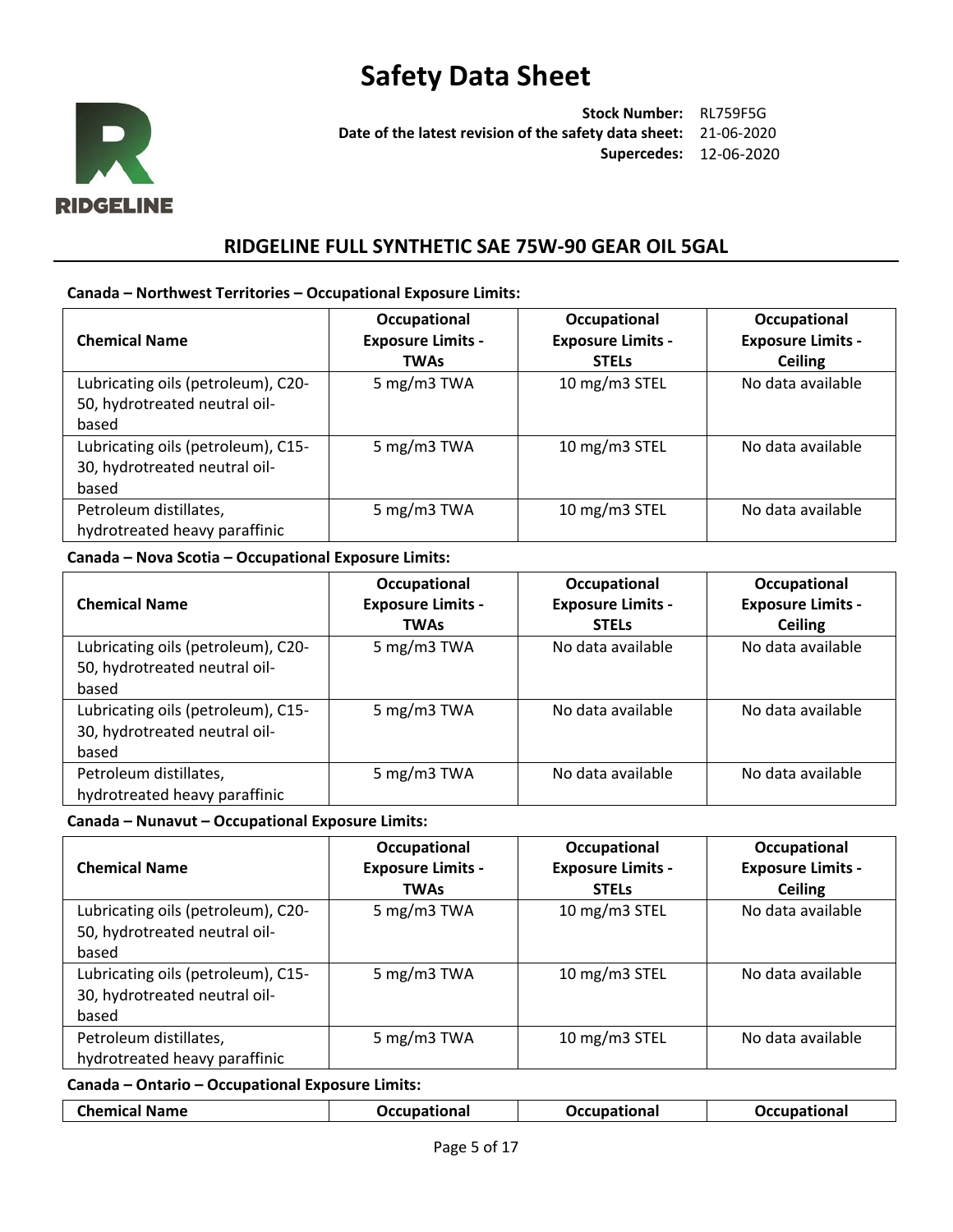

**Stock Number:** RL759F5G **Date of the latest revision of the safety data sheet:** 21-06-2020 **Supercedes:** 12-06-2020

### **RIDGELINE FULL SYNTHETIC SAE 75W-90 GEAR OIL 5GAL**

|                                                                              | <b>Exposure Limits -</b><br><b>TWAs</b> | <b>Exposure Limits -</b><br><b>STELS</b> | <b>Exposure Limits -</b><br><b>Ceiling</b> |
|------------------------------------------------------------------------------|-----------------------------------------|------------------------------------------|--------------------------------------------|
| Lubricating oils (petroleum), C20-<br>50, hydrotreated neutral oil-<br>based | 5 mg/m3 TWA                             | No data available                        | No data available                          |
| Lubricating oils (petroleum), C15-<br>30, hydrotreated neutral oil-<br>based | 5 mg/m3 TWA                             | No data available                        | No data available                          |
| Petroleum distillates,<br>hydrotreated heavy paraffinic                      | 5 mg/m3 TWA                             | No data available                        | No data available                          |

#### **Canada – Prince Edward Island – Occupational Exposure Limits:**

| <b>Chemical Name</b>                                                         | Occupational<br><b>Exposure Limits -</b><br><b>TWAs</b> | Occupational<br><b>Exposure Limits -</b><br><b>STELS</b> | Occupational<br><b>Exposure Limits -</b><br><b>Ceiling</b> |
|------------------------------------------------------------------------------|---------------------------------------------------------|----------------------------------------------------------|------------------------------------------------------------|
| Lubricating oils (petroleum), C20-<br>50, hydrotreated neutral oil-<br>based | 5 mg/m3 TWA                                             | No data available                                        | No data available                                          |
| Lubricating oils (petroleum), C15-<br>30, hydrotreated neutral oil-<br>based | 5 mg/m3 TWA                                             | No data available                                        | No data available                                          |
| Petroleum distillates,<br>hydrotreated heavy paraffinic                      | 5 mg/m3 TWA                                             | No data available                                        | No data available                                          |

### **Canada – Quebec – Occupational Exposure Limits:**

| <b>Chemical Name</b>               | Occupational<br><b>Exposure Limits -</b><br><b>TWAEVS</b> | Occupational<br><b>Exposure Limits -</b><br><b>STEVs</b> | Occupational<br><b>Exposure Limits -</b><br><b>Ceiling</b> |
|------------------------------------|-----------------------------------------------------------|----------------------------------------------------------|------------------------------------------------------------|
| Lubricating oils (petroleum), C20- | No data available                                         | No data available                                        | No data available                                          |
| 50, hydrotreated neutral oil-      |                                                           |                                                          |                                                            |
| based                              |                                                           |                                                          |                                                            |
| Lubricating oils (petroleum), C15- | No data available                                         | No data available                                        | No data available                                          |
| 30, hydrotreated neutral oil-      |                                                           |                                                          |                                                            |
| based                              |                                                           |                                                          |                                                            |
| Petroleum distillates,             | No data available                                         | No data available                                        | No data available                                          |
| hydrotreated heavy paraffinic      |                                                           |                                                          |                                                            |

### **Canada – Saskatchewan – Occupational Exposure Limits:**

|                      | <b>Occupational</b>      | <b>Occupational</b>      | <b>Occupational</b>      |
|----------------------|--------------------------|--------------------------|--------------------------|
| <b>Chemical Name</b> | <b>Exposure Limits -</b> | <b>Exposure Limits -</b> | <b>Exposure Limits -</b> |
|                      | TWAs                     | <b>STELs</b>             | Ceiling                  |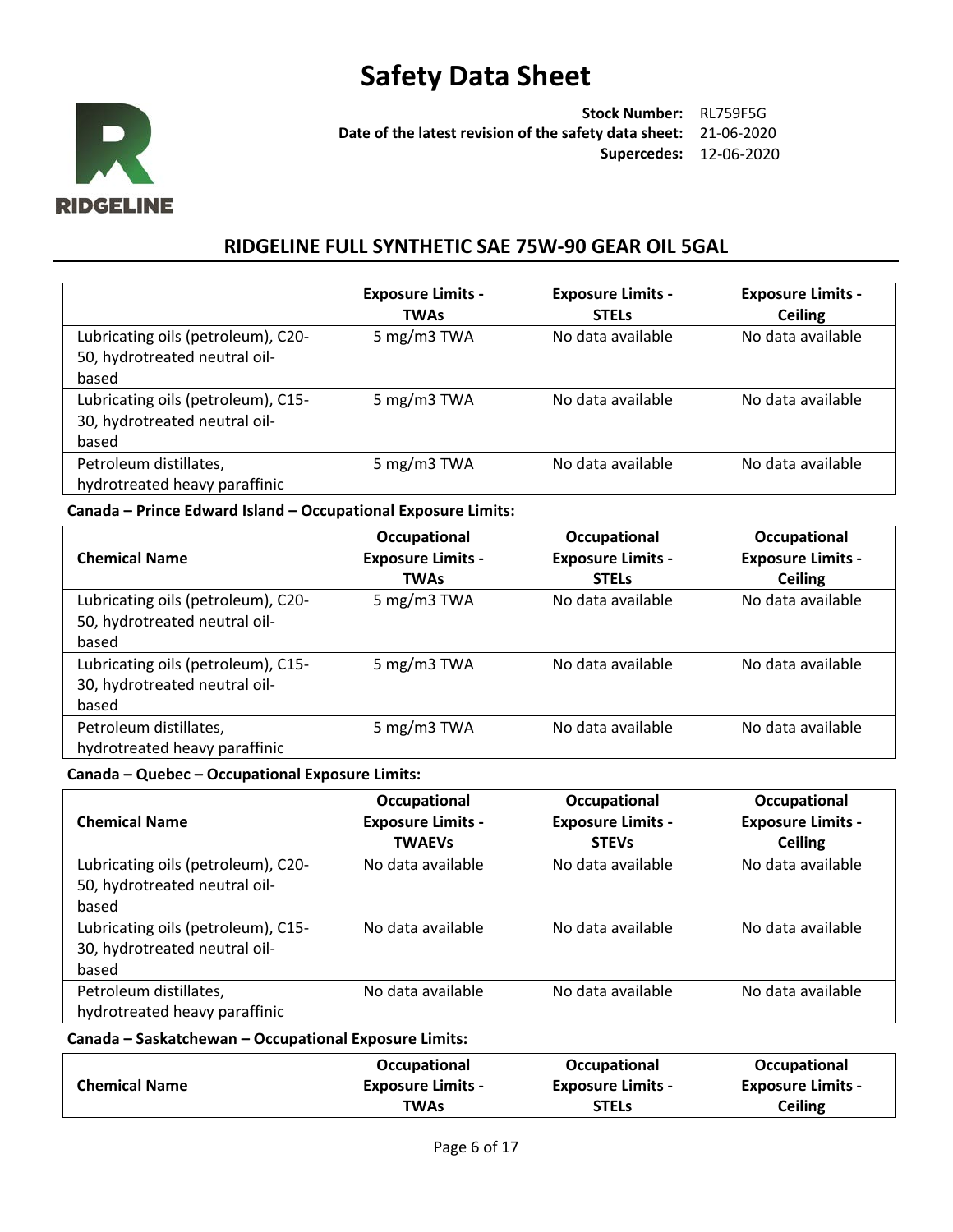

**Stock Number:** RL759F5G **Date of the latest revision of the safety data sheet:** 21-06-2020 **Supercedes:** 12-06-2020

### **RIDGELINE FULL SYNTHETIC SAE 75W-90 GEAR OIL 5GAL**

| Lubricating oils (petroleum), C20-<br>50, hydrotreated neutral oil-<br>based | 5 mg/m3 TWA | 10 mg/m3 STEL | No data available |
|------------------------------------------------------------------------------|-------------|---------------|-------------------|
| Lubricating oils (petroleum), C15-<br>30, hydrotreated neutral oil-<br>based | 5 mg/m3 TWA | 10 mg/m3 STEL | No data available |
| Petroleum distillates,<br>hydrotreated heavy paraffinic                      | 5 mg/m3 TWA | 10 mg/m3 STEL | No data available |

#### **Canada - Yukon – Occupational Exposure Limits:**

| <b>Chemical Name</b>               | Occupational<br><b>Exposure Limits -</b><br><b>TWAs</b> | Occupational<br><b>Exposure Limits -</b><br><b>STELS</b> | Occupational<br><b>Exposure Limits -</b><br><b>Ceiling</b> |
|------------------------------------|---------------------------------------------------------|----------------------------------------------------------|------------------------------------------------------------|
| Lubricating oils (petroleum), C20- | 5 mg/m3 TWA                                             | 10 mg/m3 STEL                                            | No data available                                          |
| 50, hydrotreated neutral oil-      |                                                         |                                                          |                                                            |
| based                              |                                                         |                                                          |                                                            |
| Lubricating oils (petroleum), C15- | 5 mg/m3 TWA                                             | 10 mg/m3 STEL                                            | No data available                                          |
| 30, hydrotreated neutral oil-      |                                                         |                                                          |                                                            |
| based                              |                                                         |                                                          |                                                            |
| Petroleum distillates,             | 5 mg/m3 TWA                                             | 10 mg/m3 STEL                                            | No data available                                          |
| hydrotreated heavy paraffinic      |                                                         |                                                          |                                                            |

| <b>Chemical Name</b>                | <b>OSHA PEL</b> | <b>ACGIH TLV-TWA</b> | <b>ACGIH STEL</b> | <b>IDLH</b>       |
|-------------------------------------|-----------------|----------------------|-------------------|-------------------|
| Lubricating oils (petroleum), C20-  | 5 mg/m3 TWA     | 5 mg/m3 TWA          | 10 mg/m3 STEL     | No data available |
| 50, hydrotreated neutral oil-based  |                 |                      |                   |                   |
| Lubricating oils (petroleum), C15-  | 5 mg/m3 TWA     | 5 mg/m3 TWA          | 10 mg/m3 STEL     | No data available |
| 30, hydrotreated neutral oil-based  |                 |                      |                   |                   |
| Petroleum distillates, hydrotreated | 5 mg/m3 TWA     | 5 mg/m3 TWA          | 10 mg/m3 STEL     | No data available |
| heavy paraffinic                    |                 |                      |                   |                   |

**Appropriate engineering controls:** Use local exhaust ventilation or other engineering controls to minimize exposures and maintain operator comfort.

### **Individual protection measures, such as personal protective equipment:**

**Respiratory Protection:** Respiratory protection may be required to avoid overexposure when handling this product. General or local exhaust ventilation is the preferred means of protection. Use a respirator if general room ventilation is not available or sufficient to eliminate symptoms. **Respirator Type(s):** None required where adequate ventilation is provided. If airborne concentrations are above the applicable exposure limits, use NIOSH/MSHA approved respiratory protection.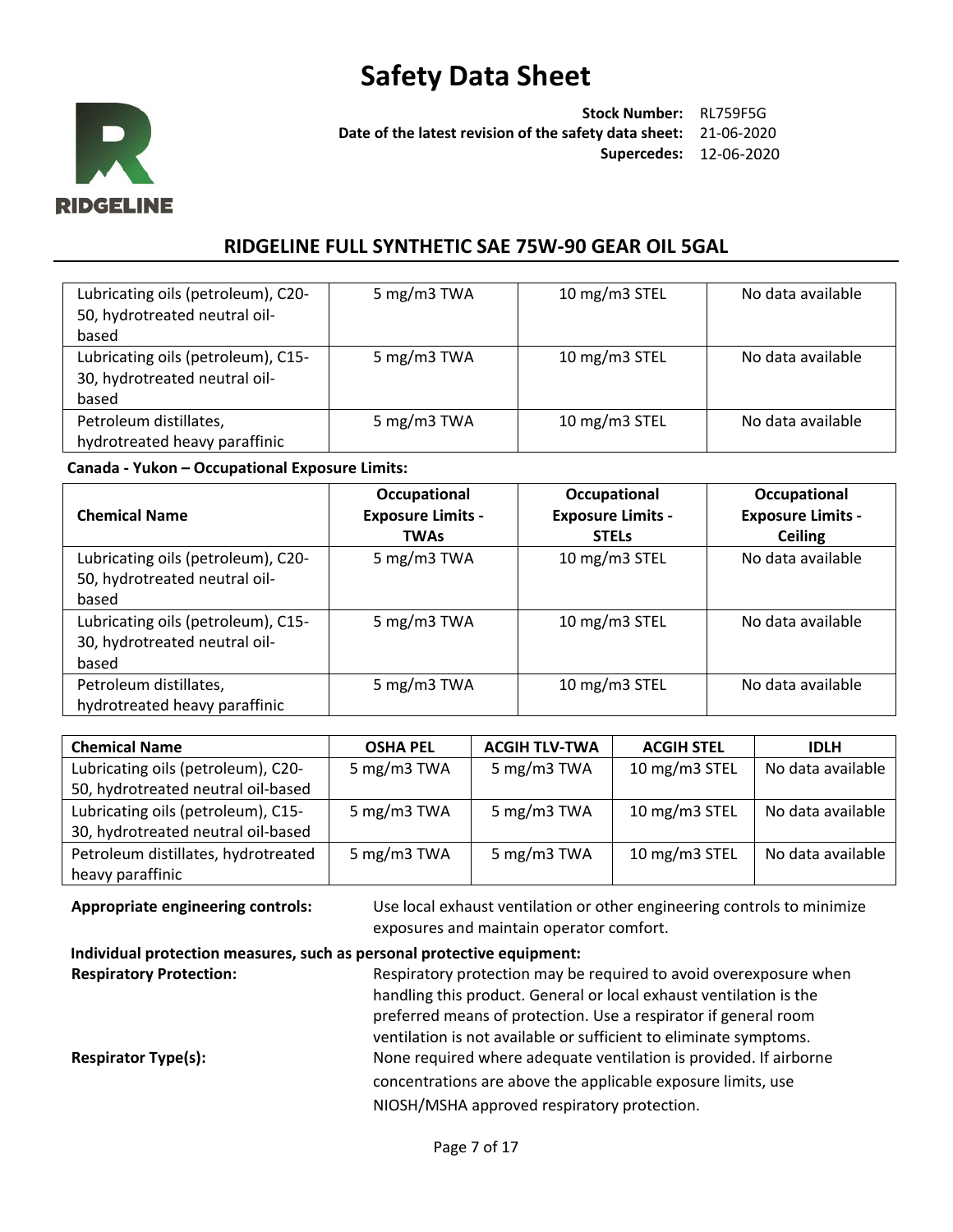

**Stock Number:** RL759F5G **Date of the latest revision of the safety data sheet:** 21-06-2020 **Supercedes:** 12-06-2020

### **RIDGELINE FULL SYNTHETIC SAE 75W-90 GEAR OIL 5GAL**

| Eye and face protection: |
|--------------------------|
| <b>Skin Protection:</b>  |

**Eye and face protection:** No special requirements under normal industrial use. Where use can result in skin contact, practice good personal hygiene and wear impervious gloves. Wash hands and other exposed areas with mild soap and water before eating, drinking, and when leaving work. **Hand protection:** Nitrile

**General hygiene conditions:** No data available

#### **9 Physical and chemical properties**

| <b>Physical state:</b>                           | Liquid            |
|--------------------------------------------------|-------------------|
| Colour:                                          | Amber             |
| Odour:                                           | Mild              |
| <b>Odour threshold:</b>                          | Not determined    |
| pH:                                              | No data available |
| Melting point (°C):                              | No data available |
| Freezing point (°C):                             | No data available |
| Initial boiling point and boiling range<br>(°C): | No data available |
| Flash point $(^{\circ}C)$ :                      | 232               |
| <b>Evaporation rate:</b>                         | No data available |
| Flammability, in the case of solids and          | No data available |
| gases:                                           |                   |
| Upper flammable or explosive limit, %            | Not established   |
| in air:                                          |                   |
| Lower flammable or explosive limit, %            | Not established   |
| in air:                                          |                   |
| Vapour pressure:                                 | No data available |
| Vapour density:                                  | No data available |
| <b>Relative density:</b>                         | 0.86              |
| Solubility:                                      | Negligible; 0-1%  |
| Partition coefficient - n-                       | No data available |
| octanol/water:                                   |                   |
| Auto-ignition temperature (°C):                  | No data available |
| Decomposition temperature (°C):                  | Not determined    |
| <b>Viscosity:</b>                                | 104.2             |
|                                                  |                   |

| 10 Stability and reactivity                |                                                                     |
|--------------------------------------------|---------------------------------------------------------------------|
| <b>Reactivity:</b>                         | There are no known reactivity hazards associated with this product. |
| <b>Chemical stability:</b>                 | Stable under normal conditions.                                     |
| <b>Possibility of hazardous reactions:</b> | None expected under standard conditions of storage.                 |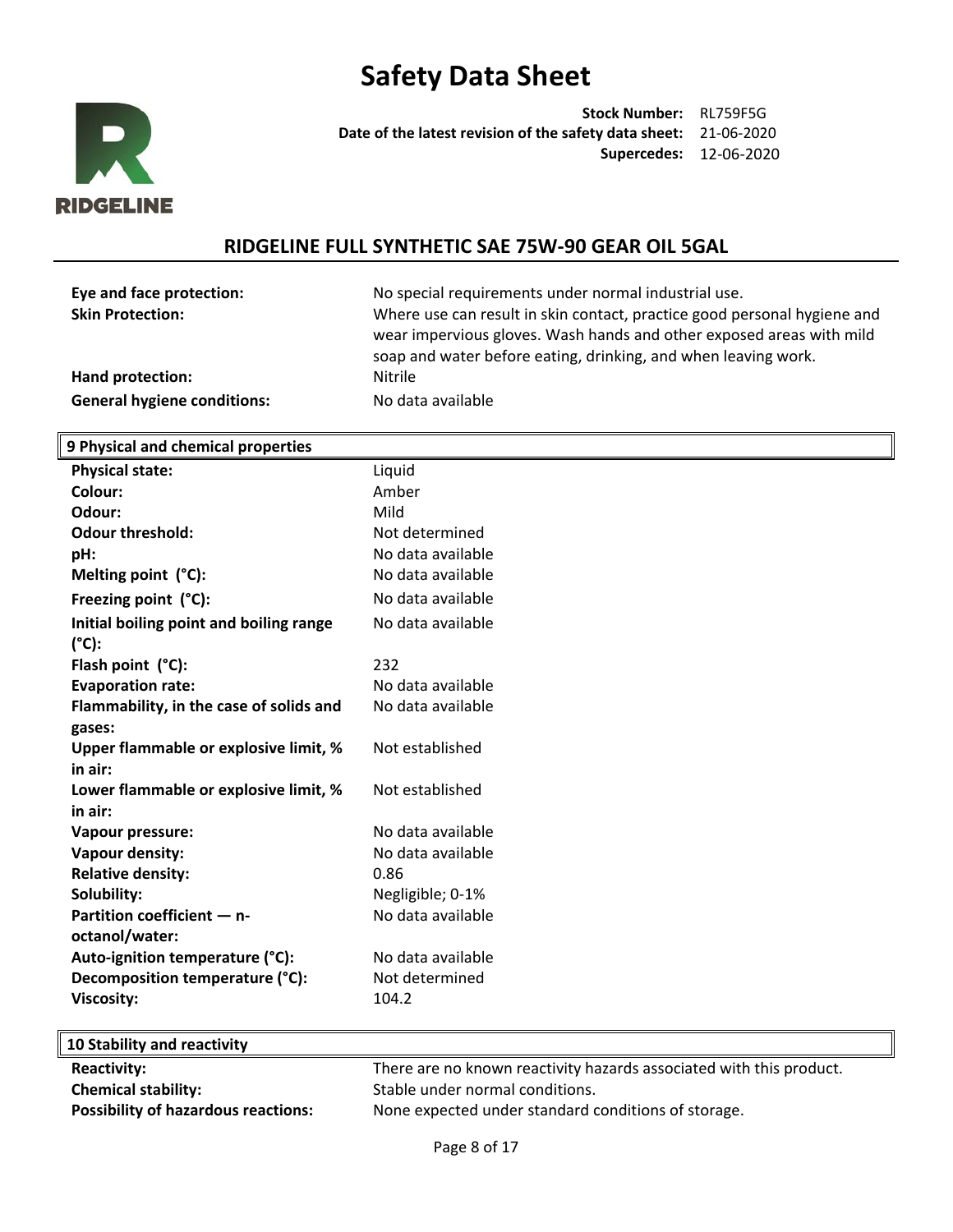

**Stock Number:** RL759F5G **Date of the latest revision of the safety data sheet:** 21-06-2020 **Supercedes:** 12-06-2020

## **RIDGELINE FULL SYNTHETIC SAE 75W-90 GEAR OIL 5GAL**

| Conditions to avoid, including static<br>discharge, shock or vibration:<br>Incompatible materials:<br><b>Hazardous decomposition products:</b> | Temperatures above the high flash point of this combustible material in<br>combination with sparks, open flames, or other sources of ignition.<br>Moisture (will lead to product performance degradation).<br><b>Acids Oxidizing materials</b><br>Nitrogen containing gases Carbon dioxide |  |  |  |
|------------------------------------------------------------------------------------------------------------------------------------------------|--------------------------------------------------------------------------------------------------------------------------------------------------------------------------------------------------------------------------------------------------------------------------------------------|--|--|--|
| <b>11 Toxicological information</b>                                                                                                            |                                                                                                                                                                                                                                                                                            |  |  |  |
| Information on the likely routes of<br>exposure (inhalation, ingestion, skin<br>and eye contact):<br>Symptoms related to the physical,         | Eye contact, Ingestion, Inhalation, Skin contact<br>None known.                                                                                                                                                                                                                            |  |  |  |
| chemical and toxicological<br>characteristics:                                                                                                 |                                                                                                                                                                                                                                                                                            |  |  |  |
| Immediate effects from short term exposure:                                                                                                    |                                                                                                                                                                                                                                                                                            |  |  |  |
| Inhalation:                                                                                                                                    | Likely to be practically non-toxic based on animal data. No hazard in<br>normal industrial use.                                                                                                                                                                                            |  |  |  |
| <b>Skin Contact:</b>                                                                                                                           | This material is likely to be slightly irritating to skin based on animal data.<br>Can cause minor skin irritation, defatting, and dermatitis.                                                                                                                                             |  |  |  |
| <b>Eye Contact:</b><br>Ingestion:                                                                                                              | This material is likely to be non-irritating to eyes based on animal data.<br>Estimated to be > 5.0 g/kg. No hazard in normal industrial use.                                                                                                                                              |  |  |  |
| Delayed and chronic effects from long term exposure:                                                                                           |                                                                                                                                                                                                                                                                                            |  |  |  |
| Carcinogenicity:                                                                                                                               | Not expected to cause cancer. This product meets the IP-346 criteria of<br><3% PAH's and is not considered a carcinogen by the International<br>Agency for Research on Cancer.                                                                                                             |  |  |  |
| <b>Reproductive and Developmental</b><br><b>Toxicity:</b>                                                                                      | Not known or reported to cause reproductive or developmental toxicity.                                                                                                                                                                                                                     |  |  |  |
| <b>Mutagenicity:</b>                                                                                                                           | No data available to indicate product or any components present at<br>greater than 0.1% is mutagenic or genotoxic.                                                                                                                                                                         |  |  |  |
| <b>Skin Contact:</b>                                                                                                                           | Upon prolonged or repeated contact, can cause minor skin irritation,<br>defatting, and dermatitis.                                                                                                                                                                                         |  |  |  |
| <b>Skin Absorption:</b>                                                                                                                        | Upon prolonged or repeated exposure, no hazard in normal industrial<br>use.                                                                                                                                                                                                                |  |  |  |
| <b>STOT-single exposure:</b>                                                                                                                   | Based on available data, the classification criteria are not met.                                                                                                                                                                                                                          |  |  |  |
| <b>STOT-repeated exposure:</b>                                                                                                                 | Based on available data, the classification criteria are not met.                                                                                                                                                                                                                          |  |  |  |
| <b>Aspiration hazard:</b>                                                                                                                      | Based on available data, the classification criteria are not met.                                                                                                                                                                                                                          |  |  |  |

**Numerical measures of toxicity, including ATEs** Based on available data, the classification criteria are not met.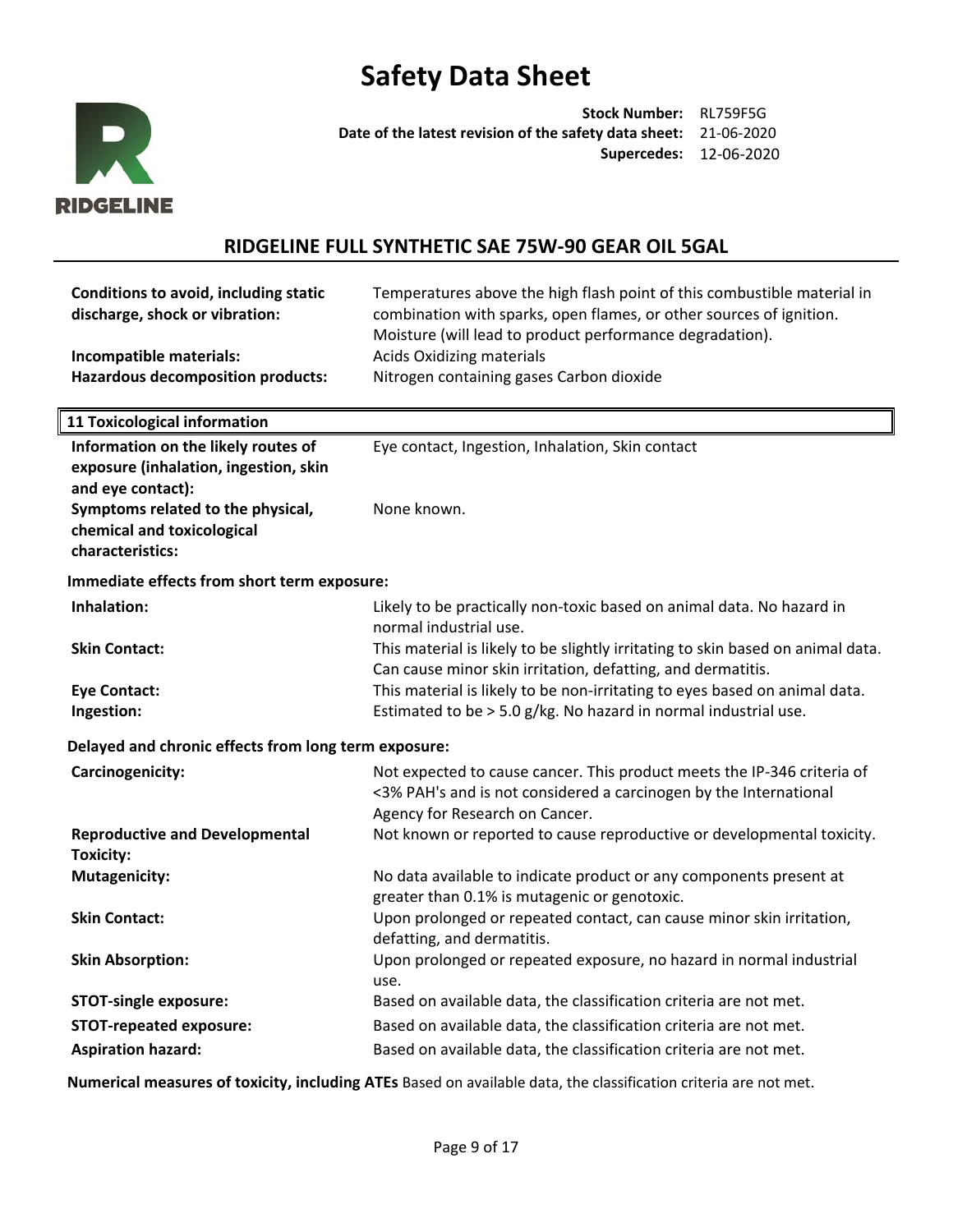

**Stock Number:** RL759F5G **Date of the latest revision of the safety data sheet:** 21-06-2020 **Supercedes:** 12-06-2020

### **RIDGELINE FULL SYNTHETIC SAE 75W-90 GEAR OIL 5GAL**

#### **12 Ecological information**

**Ecotoxicity (aquatic and terrestrial, if available):**

Slight ecological hazard. In high concentrations, this product may be dangerous to plants and/or wildlife.

**Ecological Toxicity Data:** 

| <b>Chemical Name</b>      | <b>CAS registry</b> | <b>Aquatic EC50</b> | <b>Aquatic ERC50</b> | <b>Aquatic LC50 Fish</b> |
|---------------------------|---------------------|---------------------|----------------------|--------------------------|
|                           | number and any      | Crustacea           | Algae                |                          |
|                           | unique identifiers  |                     |                      |                          |
| Amines, C12-14-tert-alkyl | 68955-53-3          | No data available   | No data available    | LC50 (96h)               |
|                           |                     |                     |                      | Rainbow Trout 1.3        |
|                           |                     |                     |                      | mg/L                     |
| (Z)-Octadec-9-enylamine   | 112-90-3            | EC50 (48h) Daphnia  | <b>Aquatic ERC50</b> | LC50 (96h) 0.06          |
|                           |                     | magna 0.011 mg/L    | (96h) 0.04 mg/L      | mg/L                     |
| Petroleum distillates,    | 64742-55-8          | EC50 (48h) Daphnia  | No data available    | LC50 (96h)               |
| hydrotreated light        |                     | magna > $1000$ mg/L |                      | Rainbow Trout >          |
| paraffinic                |                     |                     |                      | 5000 mg/L                |
| Petroleum distillates,    | 64742-54-7          | EC50 (48h) Daphnia  | No data available    | LC50 (96h)               |
| hydrotreated heavy        |                     | magna > $1000$ mg/L |                      | Rainbow Trout >          |
| paraffinic                |                     |                     |                      | 5000 mg/L                |
| Lubricating oils          | 72623-86-0          | EC50 (48h) Daphnia  | No data available    | LC50 (96h)               |
| (petroleum), C15-30,      |                     | magna > $1000$ mg/L |                      | Rainbow Trout >          |
| hydrotreated neutral oil- |                     |                     |                      | 5000 mg/L                |
| based                     |                     |                     |                      |                          |
| Lubricating oils          | 72623-87-1          | EC50 (48h) Daphnia  | No data available    | LC50 (96h)               |
| (petroleum), C20-50,      |                     | magna > $1000$ mg/L |                      | Rainbow Trout >          |
| hydrotreated neutral oil- |                     |                     |                      | 5000 mg/L                |
| based                     |                     |                     |                      |                          |

Persistence and degradability: Biodegrades slowly. **Bioaccumulative potential:** Bioconcentration may occur. **Mobility in soil:** This material is expected to have essentially no mobility in soil. It absorbs strongly to most soil types. **Other adverse effects:** None known.

**13 Disposal considerations**

**Information on safe handling for disposal and methods of disposal, including any contaminated packaging:** Spent or discarded material is non-hazardous according to environmental regulations.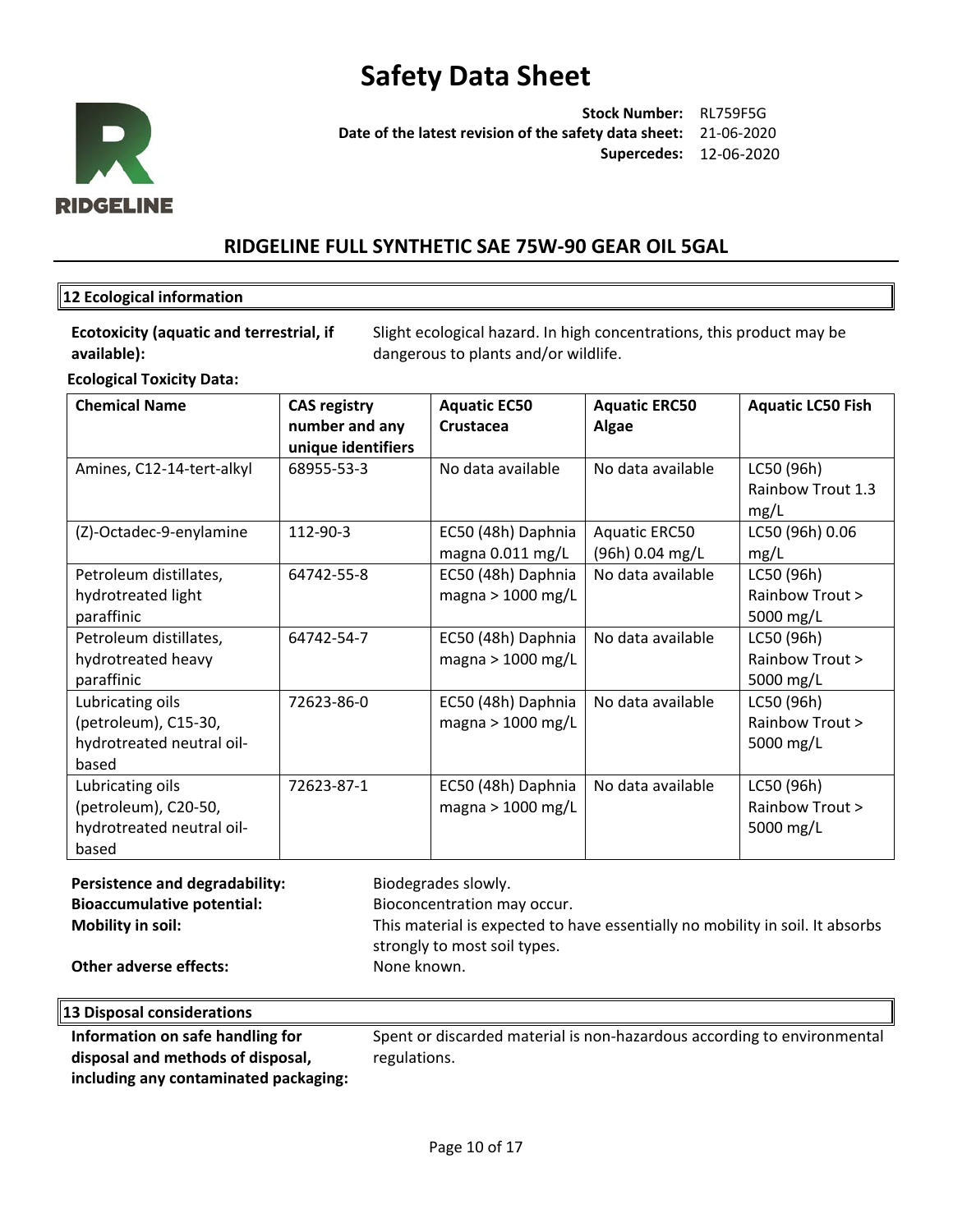

**Stock Number:** RL759F5G **Date of the latest revision of the safety data sheet:** 21-06-2020 **Supercedes:** 12-06-2020

### **RIDGELINE FULL SYNTHETIC SAE 75W-90 GEAR OIL 5GAL**

### **14 Transport information Transportation of Dangerous Goods by land (TDG):** UN number:  $\blacksquare$  Not regulated for road transport **UN Proper shipping name:** Not applicable **Transport hazard class(es):** Not applicable **Packing group:** Not applicable **International carriage of dangerous goods by sea (IMDG/IMO): UN number:** Not regulated by IMDG **UN Proper shipping name:** Not applicable **Transport hazard class(es):** Not applicable **Packing group:** Not applicable **International carriage of dangerous goods by air (IATA): UN number:** Not regulated by IATA **UN Proper shipping name:** Not applicable **Transport hazard class(es):** Not applicable **Packing group:** Not applicable **Environmental hazards according to the International Maritime Dangerous Goods Code and the United Nations Model Regulations:** No **Transport in bulk (according to Annex II of the International Convention for the Prevention of Pollution From Ships, 1973, as modified by the Protocol of 1978 (MARPOL 73/78) and the International Code for the Construction and Equipment of Ships carrying Dangerous Chemicals in Bulk (IBC Code)):** No data available **Special precautions in connection with transport or conveyance either within or outside the premises:**  No data available

**15 Regulatory information**

**Safety, health and environmental regulations, made within or outside Canada, specific to the product in question: Canada - Domestic Substances List (DSL):**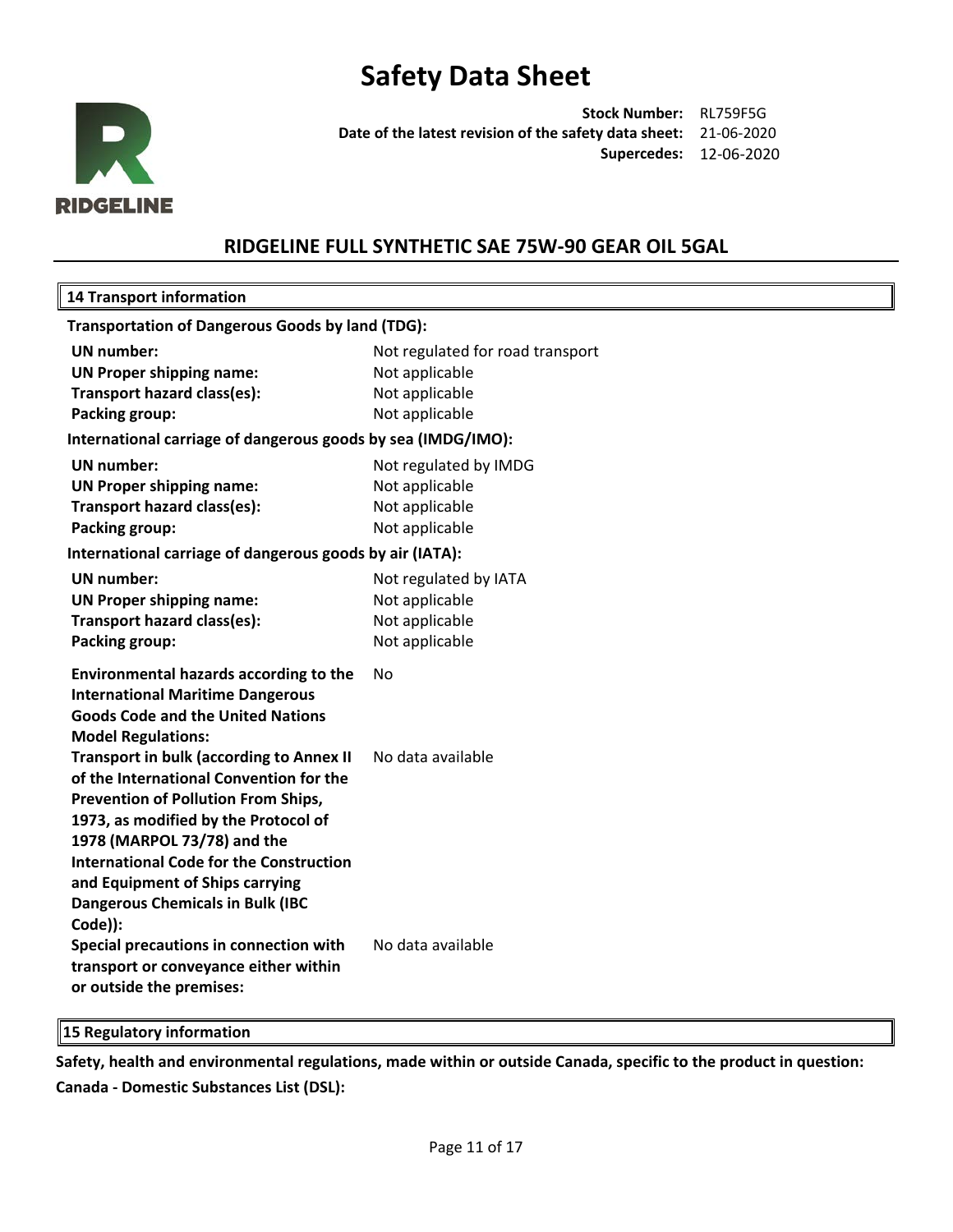

**Stock Number:** RL759F5G **Date of the latest revision of the safety data sheet:** 21-06-2020 **Supercedes:** 12-06-2020

### **RIDGELINE FULL SYNTHETIC SAE 75W-90 GEAR OIL 5GAL**

| <b>Chemical Name</b>                                                    | <b>CAS No</b> | <b>Canada - Domestic Substances List</b><br>(DSL) |
|-------------------------------------------------------------------------|---------------|---------------------------------------------------|
| Lubricating oils (petroleum), C20-50,<br>hydrotreated neutral oil-based | 72623-87-1    | Yes.                                              |
| Lubricating oils (petroleum), C15-30,<br>hydrotreated neutral oil-based | 72623-86-0    | <b>Yes</b>                                        |
| Petroleum distillates, hydrotreated<br>heavy paraffinic                 | 64742-54-7    | Yes                                               |
| Petroleum distillates, hydrotreated light<br>paraffinic                 | 64742-55-8    | Yes.                                              |
| Amines, C12-14-tert-alkyl                                               | 68955-53-3    | Yes                                               |

### **Canada - Non-Domestic Substances List (NDSL):**

| <b>Chemical Name</b>                                                    | <b>CAS No</b> |     |
|-------------------------------------------------------------------------|---------------|-----|
| Lubricating oils (petroleum), C20-50,<br>hydrotreated neutral oil-based | 72623-87-1    | No. |
| Lubricating oils (petroleum), C15-30,<br>hydrotreated neutral oil-based | 72623-86-0    | No. |
| Petroleum distillates, hydrotreated<br>heavy paraffinic                 | 64742-54-7    | No. |
| Petroleum distillates, hydrotreated light<br>paraffinic                 | 64742-55-8    | No. |
| Amines, C12-14-tert-alkyl                                               | 68955-53-3    | No  |

#### **Canada - Controlled Drugs and Substances:**

| <b>Chemical Name</b>      | <b>CAS No</b> | <b>Schedule</b> | <b>Schedule</b> | <b>Schedule</b> | <b>Schedule</b> | <b>Schedule</b> | <b>Schedule</b> | <b>Schedule</b> |
|---------------------------|---------------|-----------------|-----------------|-----------------|-----------------|-----------------|-----------------|-----------------|
|                           |               |                 | Ш               | $\mathbf{m}$    | IV              | v               | VII             | VIII            |
| Lubricating oils          |               |                 |                 |                 |                 |                 |                 |                 |
| (petroleum), C20-50,      |               |                 |                 |                 |                 |                 |                 |                 |
| hydrotreated neutral oil- | 72623-87-1    | No              | No.             | No              | No.             | No.             | No              | No.             |
| based                     |               |                 |                 |                 |                 |                 |                 |                 |
| Lubricating oils          |               |                 |                 |                 |                 |                 |                 |                 |
| (petroleum), C15-30,      | 72623-86-0    |                 |                 |                 |                 |                 |                 |                 |
| hydrotreated neutral oil- |               | No.             | No.             | No              | No.             | No.             | No              | No.             |
| based                     |               |                 |                 |                 |                 |                 |                 |                 |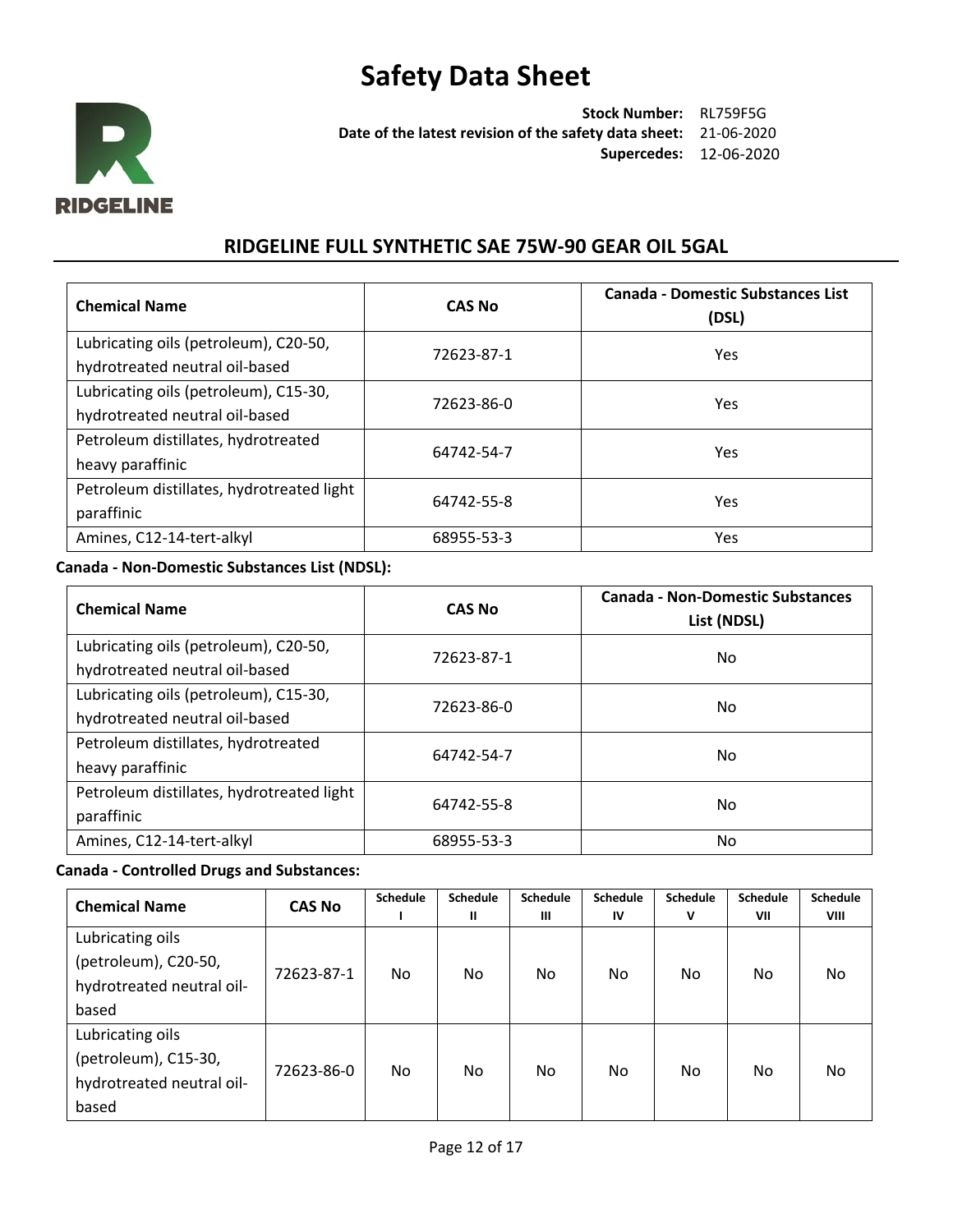

**Stock Number:** RL759F5G **Date of the latest revision of the safety data sheet:** 21-06-2020 **Supercedes:** 12-06-2020

### **RIDGELINE FULL SYNTHETIC SAE 75W-90 GEAR OIL 5GAL**

| Petroleum distillates,    |            |     |     |    |     |     |    |     |
|---------------------------|------------|-----|-----|----|-----|-----|----|-----|
| hydrotreated heavy        | 64742-54-7 | No. | No. | No | No. | No. | No | No. |
| paraffinic                |            |     |     |    |     |     |    |     |
| Petroleum distillates,    |            |     |     |    |     |     |    |     |
| hydrotreated light        | 64742-55-8 | No. | No. | No | No. | No. | No | No  |
| paraffinic                |            |     |     |    |     |     |    |     |
| Amines, C12-14-tert-alkyl | 68955-53-3 | No. | No. | No | No. | No. | No | No. |

| <b>Chemical Name</b>                                                           | <b>CAS No</b> | Class A<br><b>Precursors</b> | Class B<br><b>Precursors</b> | <b>Exempt</b><br><b>Precursors</b> | Class 1<br><b>Targeted</b><br><b>Substances</b> | Class <sub>2</sub><br><b>Targeted</b><br><b>Substances</b> |
|--------------------------------------------------------------------------------|---------------|------------------------------|------------------------------|------------------------------------|-------------------------------------------------|------------------------------------------------------------|
| Lubricating oils<br>(petroleum), C20-50,<br>hydrotreated neutral oil-<br>based | 72623-87-1    | No.                          | No                           | No.                                | No.                                             | No                                                         |
| Lubricating oils<br>(petroleum), C15-30,<br>hydrotreated neutral oil-<br>based | 72623-86-0    | No.                          | No                           | No.                                | No                                              | No.                                                        |
| Petroleum distillates,<br>hydrotreated heavy<br>paraffinic                     | 64742-54-7    | No.                          | No                           | No.                                | No                                              | No                                                         |
| Petroleum distillates,<br>hydrotreated light<br>paraffinic                     | 64742-55-8    | No.                          | No                           | No.                                | No.                                             | No                                                         |
| Amines, C12-14-tert-alkyl                                                      | 68955-53-3    | No.                          | No                           | No.                                | No                                              | No.                                                        |

**Canada - CEPA - Schedule III Export Control List:**

| <b>Chemical Name</b>                     | <b>CAS No</b> | Part 1<br>Prohibited<br><b>Substances</b> | Part 2<br><b>Substances</b><br>Subject to<br><b>Notification or</b><br>Consent | Part 3<br><b>Restricted</b><br><b>Substances</b> | <b>Export Control</b><br>List |
|------------------------------------------|---------------|-------------------------------------------|--------------------------------------------------------------------------------|--------------------------------------------------|-------------------------------|
| Lubricating oils<br>(petroleum), C20-50, | 72623-87-1    | No.                                       | No                                                                             | No                                               | No                            |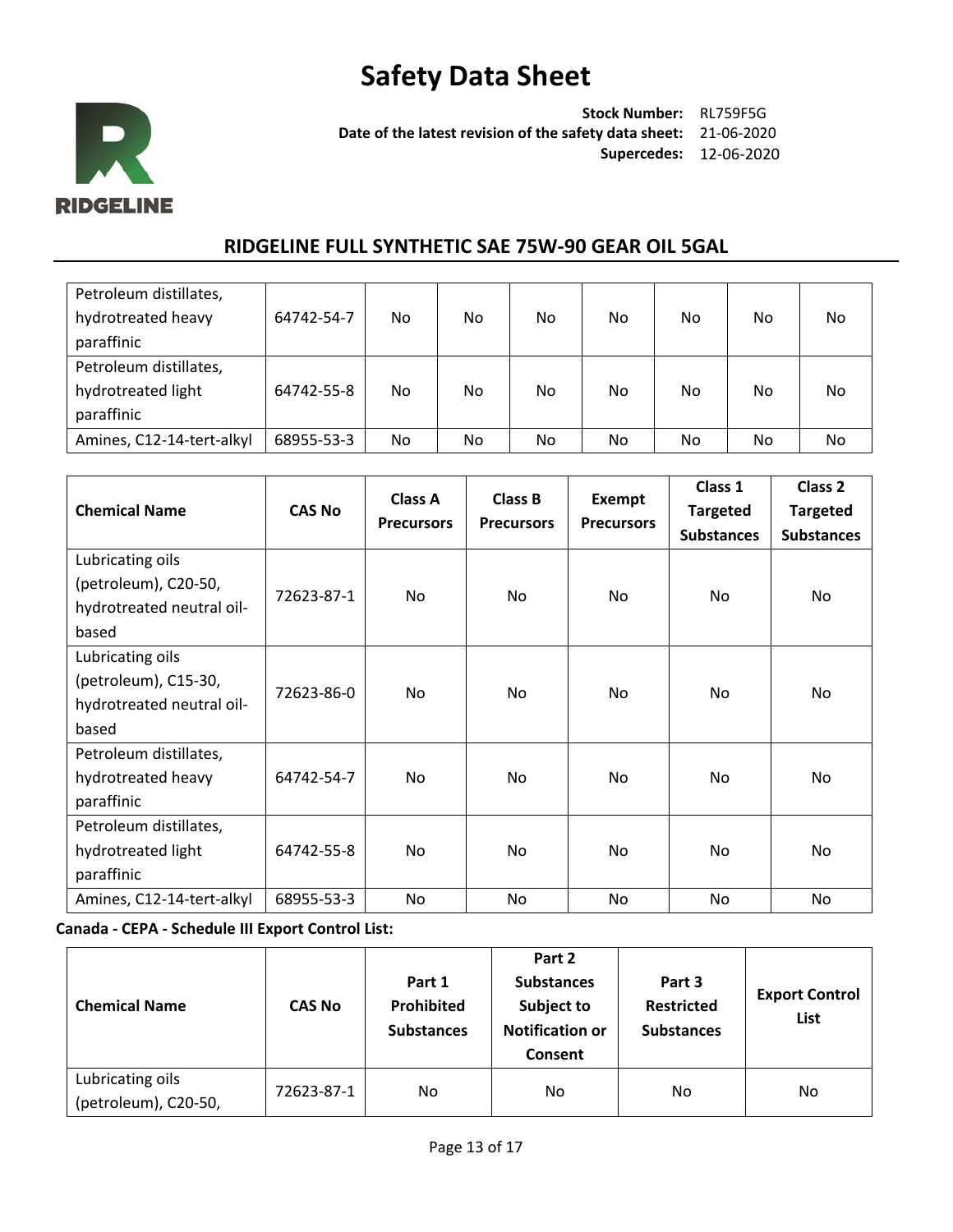

**Stock Number:** RL759F5G **Date of the latest revision of the safety data sheet:** 21-06-2020 **Supercedes:** 12-06-2020

### **RIDGELINE FULL SYNTHETIC SAE 75W-90 GEAR OIL 5GAL**

| hydrotreated neutral oil- |            |     |     |           |     |
|---------------------------|------------|-----|-----|-----------|-----|
| based                     |            |     |     |           |     |
| Lubricating oils          |            |     |     |           |     |
| (petroleum), C15-30,      | 72623-86-0 | No. | No  | <b>No</b> | No  |
| hydrotreated neutral oil- |            |     |     |           |     |
| based                     |            |     |     |           |     |
| Petroleum distillates,    |            |     |     |           |     |
| hydrotreated heavy        | 64742-54-7 | No. | No  | No.       | No. |
| paraffinic                |            |     |     |           |     |
| Petroleum distillates,    |            |     |     |           |     |
| hydrotreated light        | 64742-55-8 | No. | No. | No.       | No. |
| paraffinic                |            |     |     |           |     |
| Amines, C12-14-tert-alkyl | 68955-53-3 | No. | No  | No.       | No. |

**Canada CEPA - 2015 Greenhouse Gases (GHG) Subject to Mandatory Reporting:**

| <b>Chemical Name</b>                                                    | <b>CAS No</b> | Canada CEPA - 2015 Greenhouse<br><b>Gases (GHG) Subject to Mandatory</b><br><b>Reporting</b> |
|-------------------------------------------------------------------------|---------------|----------------------------------------------------------------------------------------------|
| Lubricating oils (petroleum), C20-50,<br>hydrotreated neutral oil-based | 72623-87-1    | No.                                                                                          |
| Lubricating oils (petroleum), C15-30,<br>hydrotreated neutral oil-based | 72623-86-0    | No.                                                                                          |
| Petroleum distillates, hydrotreated<br>heavy paraffinic                 | 64742-54-7    | No.                                                                                          |
| Petroleum distillates, hydrotreated<br>light paraffinic                 | 64742-55-8    | No.                                                                                          |
| Amines, C12-14-tert-alkyl                                               | 68955-53-3    | No                                                                                           |

### **Canada - Narcotic Control Regulations (C.R.C., c. 1041):**

| <b>Chemical Name</b>                                                    | <b>CAS No</b> | <b>Canada - Narcotic Control Regulations</b><br>(C.R.C., c. 1041) |
|-------------------------------------------------------------------------|---------------|-------------------------------------------------------------------|
| Lubricating oils (petroleum), C20-50,<br>hydrotreated neutral oil-based | 72623-87-1    | No.                                                               |
| Lubricating oils (petroleum), C15-30,<br>hydrotreated neutral oil-based | 72623-86-0    | No.                                                               |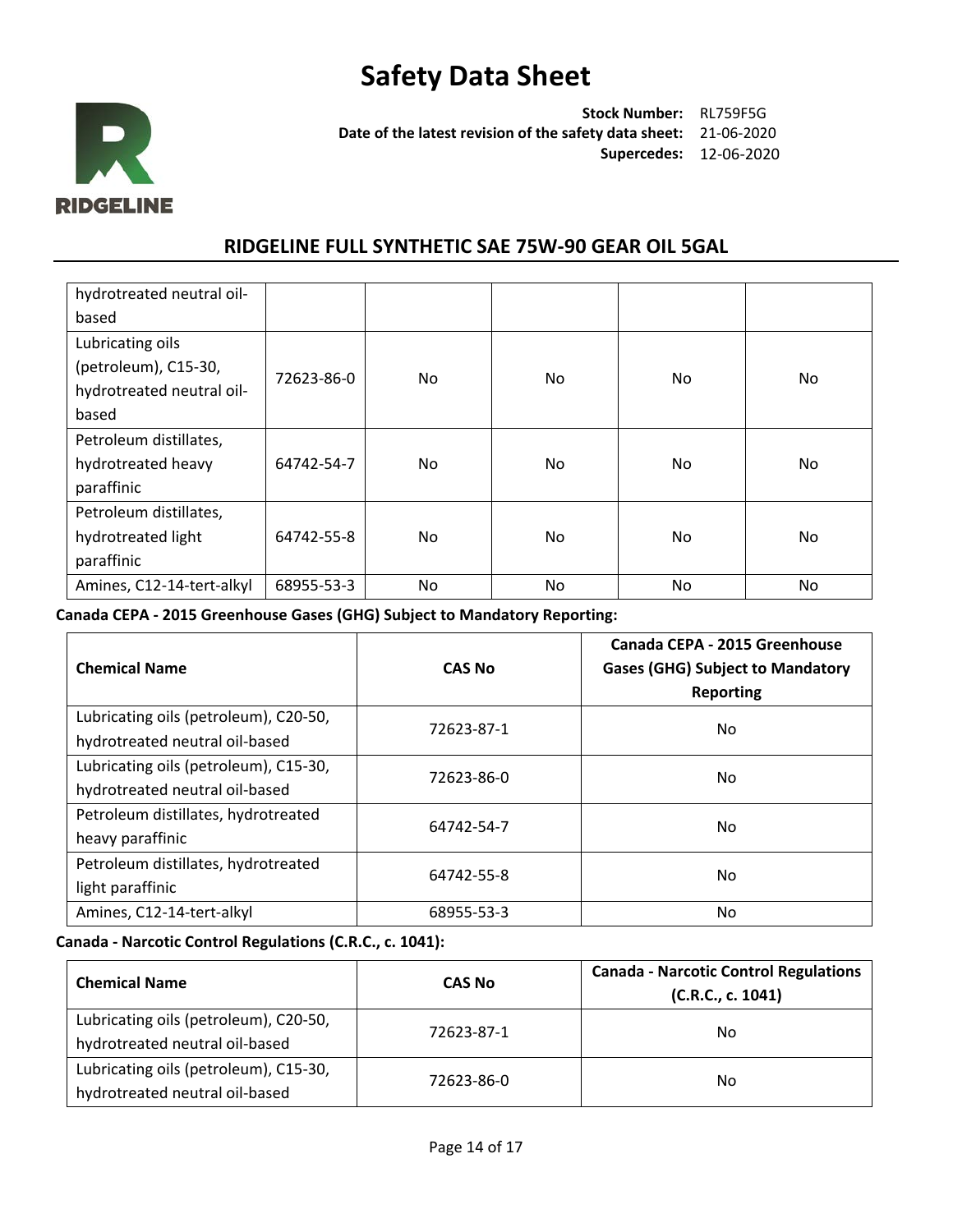

**Stock Number:** RL759F5G **Date of the latest revision of the safety data sheet:** 21-06-2020 **Supercedes:** 12-06-2020

### **RIDGELINE FULL SYNTHETIC SAE 75W-90 GEAR OIL 5GAL**

| Petroleum distillates, hydrotreated<br>heavy paraffinic | 64742-54-7 | No |
|---------------------------------------------------------|------------|----|
| Petroleum distillates, hydrotreated<br>light paraffinic | 64742-55-8 | No |
| Amines, C12-14-tert-alkyl                               | 68955-53-3 | No |

#### **Canada - Ontario - Toxics Reduction - List of Priority Toxics:**

| <b>Chemical Name</b>                  | <b>CAS No</b> | <b>Canada - Ontario - Toxics Reduction -</b><br><b>List of Priority Toxics</b> |
|---------------------------------------|---------------|--------------------------------------------------------------------------------|
| Lubricating oils (petroleum), C20-50, | 72623-87-1    | No.                                                                            |
| hydrotreated neutral oil-based        |               |                                                                                |
| Lubricating oils (petroleum), C15-30, | 72623-86-0    | No                                                                             |
| hydrotreated neutral oil-based        |               |                                                                                |
| Petroleum distillates, hydrotreated   | 64742-54-7    | No.                                                                            |
| heavy paraffinic                      |               |                                                                                |
| Petroleum distillates, hydrotreated   | 64742-55-8    | No.                                                                            |
| light paraffinic                      |               |                                                                                |
| Amines, C12-14-tert-alkyl             | 68955-53-3    | No.                                                                            |

#### **Stockholm Convention on Persistent Organic Pollutants:**

| <b>Chemical Name</b>                                                    | <b>CAS No</b> | <b>Stockholm Convention on Persistent</b><br><b>Organic Pollutants</b> |
|-------------------------------------------------------------------------|---------------|------------------------------------------------------------------------|
| Lubricating oils (petroleum), C20-50,<br>hydrotreated neutral oil-based | 72623-87-1    | No                                                                     |
| Lubricating oils (petroleum), C15-30,<br>hydrotreated neutral oil-based | 72623-86-0    | No.                                                                    |
| Petroleum distillates, hydrotreated<br>heavy paraffinic                 | 64742-54-7    | No                                                                     |
| Petroleum distillates, hydrotreated<br>light paraffinic                 | 64742-55-8    | No                                                                     |
| Amines, C12-14-tert-alkyl                                               | 68955-53-3    | No                                                                     |

**Rotterdam Convention on the Prior Informed Consent Procedure for Certain Hazardous Chemicals and Pesticides in International Trade:**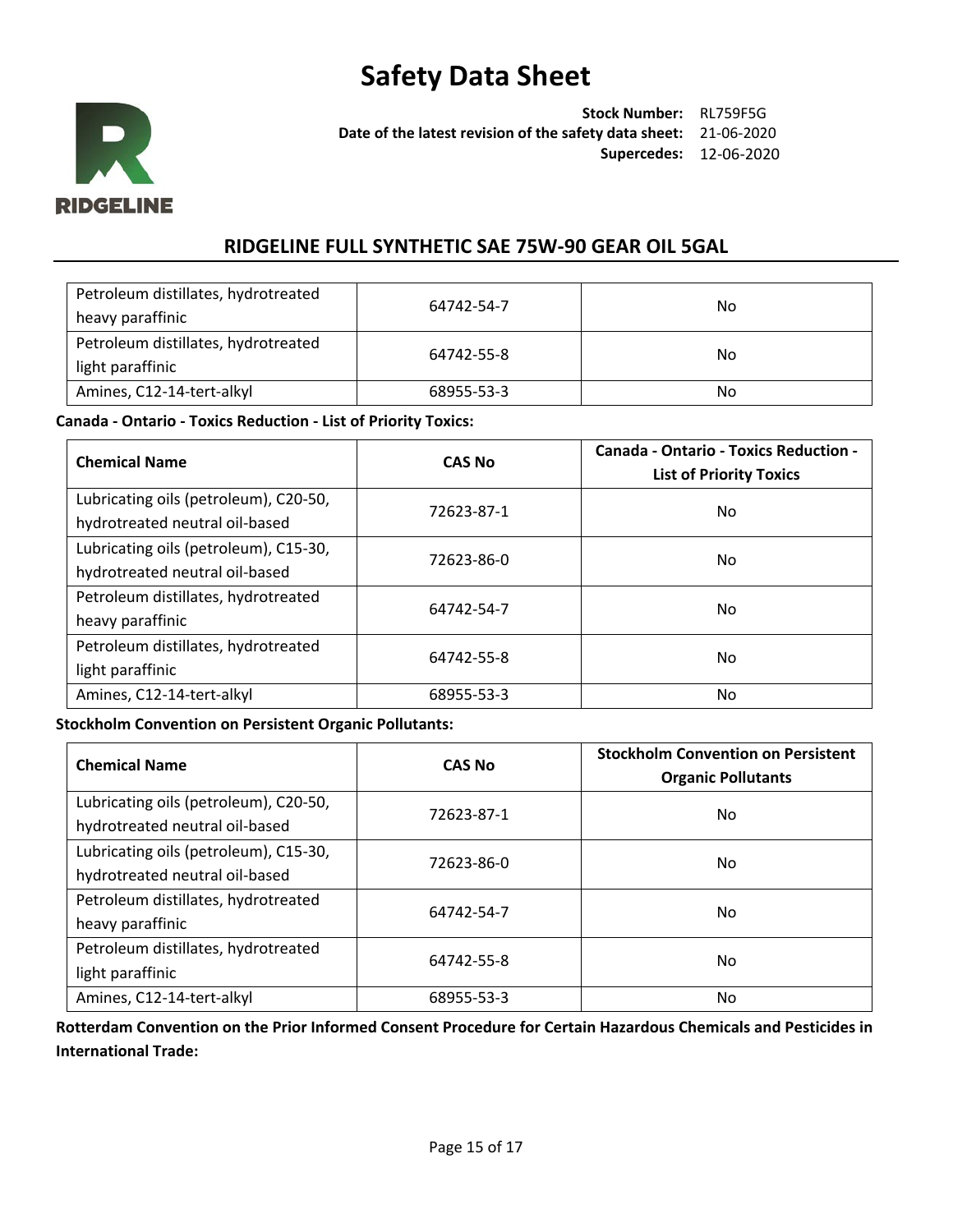

**Stock Number:** RL759F5G **Date of the latest revision of the safety data sheet:** 21-06-2020 **Supercedes:** 12-06-2020

### **RIDGELINE FULL SYNTHETIC SAE 75W-90 GEAR OIL 5GAL**

| <b>Chemical Name</b>                                                    | <b>CAS No</b> | <b>Rotterdam Convention on the Prior</b><br>Informed Consent Procedure for<br><b>Certain Hazardous Chemicals and</b><br>Pesticides in International Trade. |
|-------------------------------------------------------------------------|---------------|------------------------------------------------------------------------------------------------------------------------------------------------------------|
| Lubricating oils (petroleum), C20-50,                                   | 72623-87-1    | No.                                                                                                                                                        |
| hydrotreated neutral oil-based                                          |               |                                                                                                                                                            |
| Lubricating oils (petroleum), C15-30,<br>hydrotreated neutral oil-based | 72623-86-0    | No.                                                                                                                                                        |
| Petroleum distillates, hydrotreated<br>heavy paraffinic                 | 64742-54-7    | No.                                                                                                                                                        |
| Petroleum distillates, hydrotreated<br>light paraffinic                 | 64742-55-8    | No.                                                                                                                                                        |
| Amines, C12-14-tert-alkyl                                               | 68955-53-3    | No.                                                                                                                                                        |

**(United Nations) - Kyoto Protocol - Convention on Climate Change - Greenhouse Gases (GHGs):**

| <b>Chemical Name</b>                                                    | <b>CAS No</b> | (United Nations) - Kyoto Protocol -<br><b>Convention on Climate Change -</b><br><b>Greenhouse Gases (GHGs)</b> |
|-------------------------------------------------------------------------|---------------|----------------------------------------------------------------------------------------------------------------|
| Lubricating oils (petroleum), C20-50,<br>hydrotreated neutral oil-based | 72623-87-1    | No.                                                                                                            |
| Lubricating oils (petroleum), C15-30,<br>hydrotreated neutral oil-based | 72623-86-0    | No.                                                                                                            |
| Petroleum distillates, hydrotreated<br>heavy paraffinic                 | 64742-54-7    | No.                                                                                                            |
| Petroleum distillates, hydrotreated<br>light paraffinic                 | 64742-55-8    | No.                                                                                                            |
| Amines, C12-14-tert-alkyl                                               | 68955-53-3    | No                                                                                                             |

### **Montreal Protocol on Substances that Deplete the Ozone Layer:**

| <b>Chemical Name</b>                                                    | <b>CAS No</b> | <b>Montreal Protocol on Substances that</b><br>Deplete the Ozone Layer |
|-------------------------------------------------------------------------|---------------|------------------------------------------------------------------------|
| Lubricating oils (petroleum), C20-50,<br>hydrotreated neutral oil-based | 72623-87-1    | No.                                                                    |
| Lubricating oils (petroleum), C15-30,<br>hydrotreated neutral oil-based | 72623-86-0    | No                                                                     |
| Petroleum distillates, hydrotreated                                     | 64742-54-7    | No                                                                     |